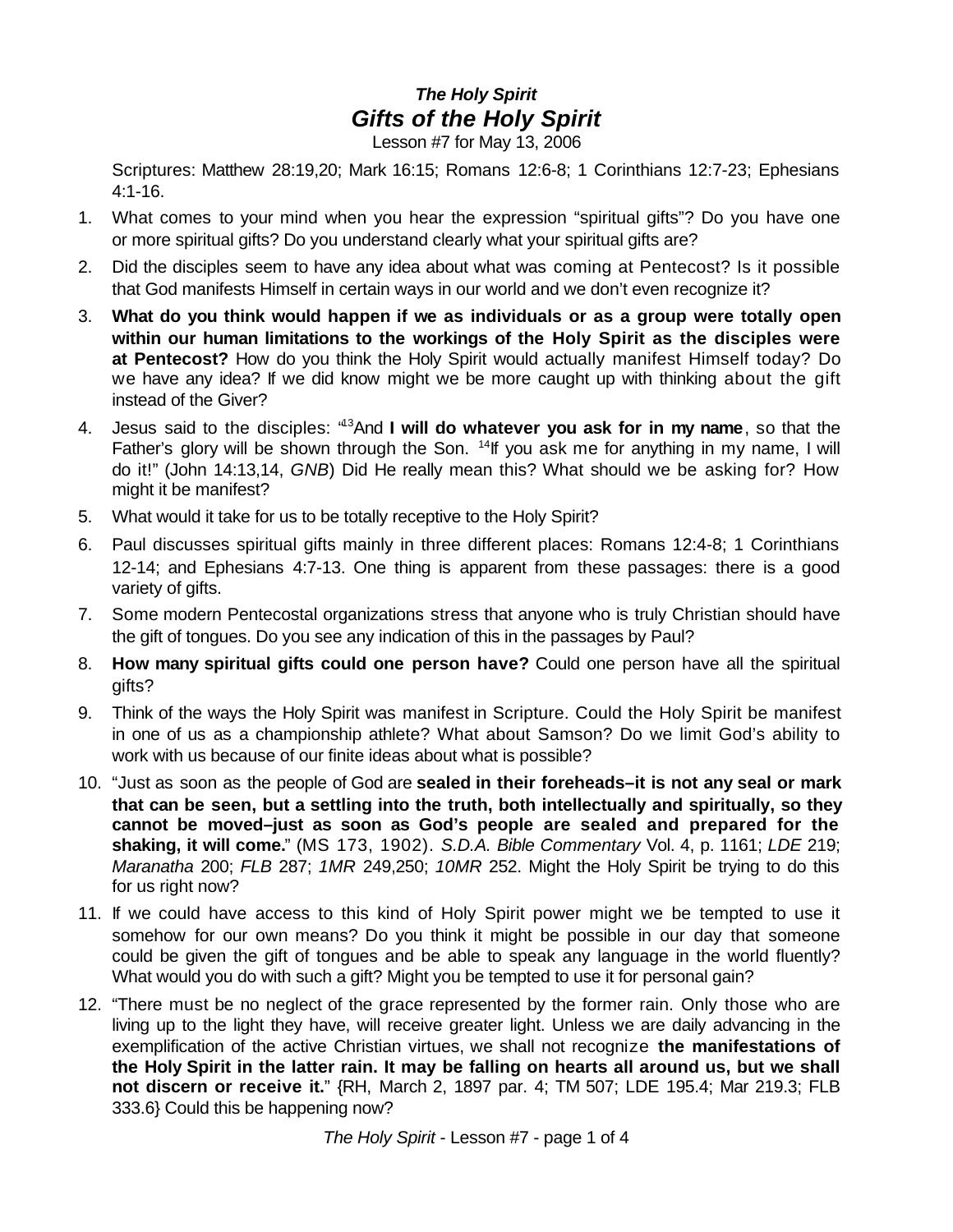13. "These scenes are to be repeated, and with greater power. The outpouring of the Holy Spirit on the day of Pentecost was the former rain, but the latter rain will be more abundant. **The Spirit awaits our demand and reception**. Christ is again to be revealed in His fulness by the Holy Spirit's power." {COL 121.1}

"**The power of God awaits their demand and reception.** This promised blessing, claimed by faith, brings all other blessings in its train. It is given according to the riches of the grace of Christ, and He is ready to supply every soul according to the capacity to receive."--The Desire of Ages, p. 672. {ChS 253.1}

- 14. Do modern Seventh-day Adventist churches need all of the spiritual gifts among their members? Why? Should even a small church expect to have all the gifts?
- 15. **Would the Holy Spirit bless us with this kind of power if we were not prepared to correctly represent the Gospel to the world? If the Holy Spirit were poured out on us would that mean we would have to be committed 100% of the time and 100% of our lives to spreading the gospel? Are we ready for that?**
- 16. Are we certain that we understand exactly how the manifestation of tongues in the Corinthian church took place? Were some of those people speaking real languages but using them in a way to exclude members of the church who didn't understand those languages?
- 17. "He who loves Christ the most will do the greatest amount of good. **There is no limit to the usefulness of one who, by putting self aside, [251] makes room for the working of the Holy Spirit upon his heart, and lives a life wholly consecrated to God.** If men will endure the necessary discipline, without complaining or fainting by the way, God will teach them hour by hour, and day by day. He longs to reveal His grace. **If His people will remove the obstructions, He will pour forth the waters of salvation in abundant streams through the human channels. If men in humble life were encouraged to do all the good they could do, if restraining hands were not laid upon them to repress their zeal, there would be a hundred workers for Christ where now there is one."** {DA 250.4}
- 18. What kind of things do you think the Holy Spirit will give? Could the Holy Spirit give us a complete university education in a few minutes? Could he give us a position in an influential church or business?
- 19. **Why does the Holy Spirit give gifts? What is He hoping to accomplish through these gifts?**
- **20. Does God need our help to win the great controversy?**
- 21. If the Holy Spirit began to be manifest in our church, would we like some other groups have, tend to divide ourselves between those who had received the Spirit and those who hadn't?
- 22. The longest passage about spiritual gifts is in 1 Corinthians 12-14. Why was this passage written? If you had asked the people at Corinth to explain spiritual gifts what do you think they would have said?
- 23. Were other spiritual gifts given at Pentecost? Or was everybody given the ability to speak foreign languages?
- 24. **When God gives of Himself does He take complete control? Could you say excuse me I'd like a timeout? Or might the Holy Spirit be manifest only on Sabbath?**
- 25. Paul uses the human body as an illustration of the fact that different persons need to have different gifts for the whole to function as a unit. Is the church like that too?
- 26. **Is it possible that God gives spiritual gifts to different individuals in order to force us**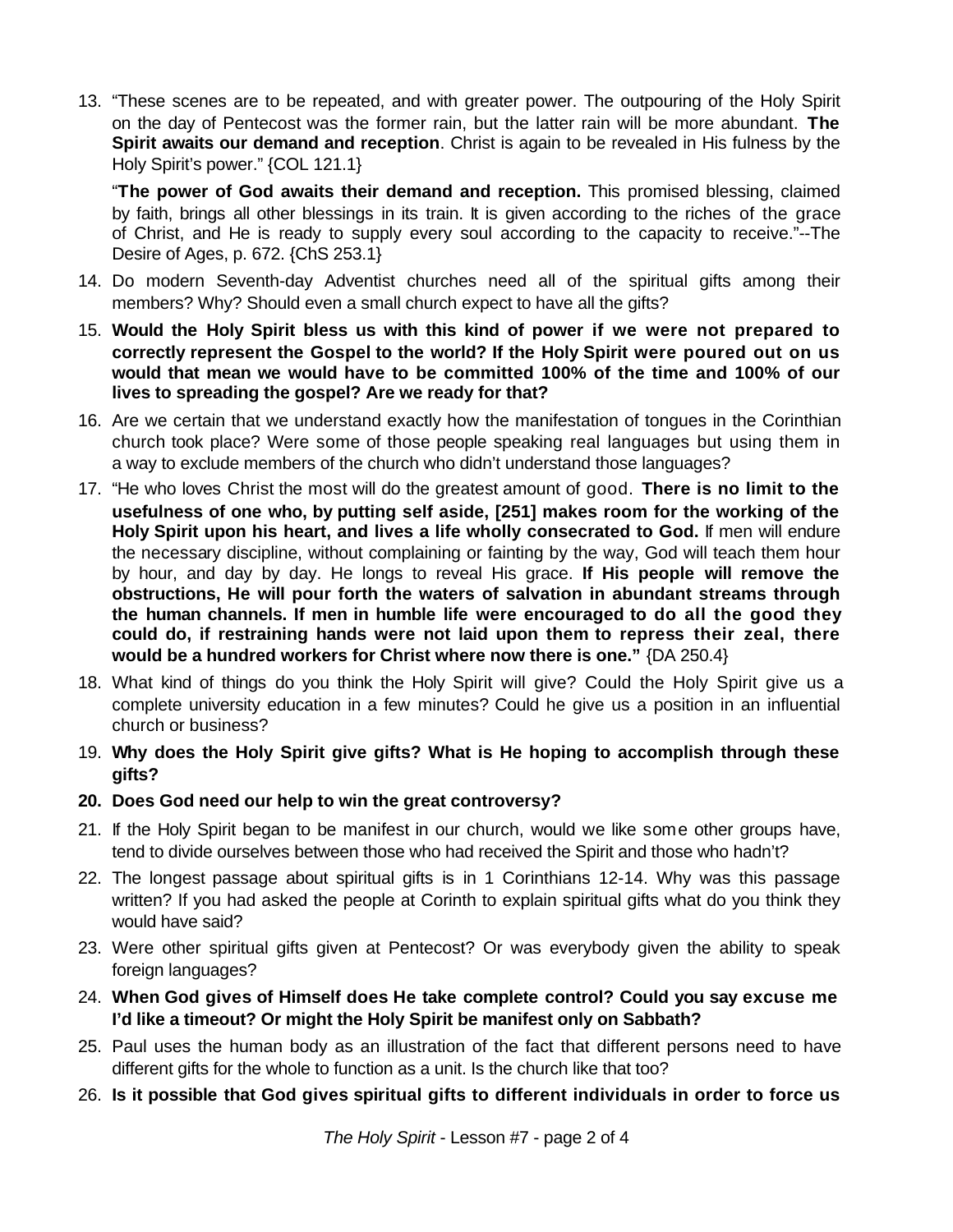## **to work together despite diversity?**

- 27. How do you feel about the diversity in the Seventh-day Adventist Church in 2006? What used to be a North-American church is now a world church and the members are predominantly in Central and South America, Africa, and India. Since the majority of members live in these places should the church administration be dominated by members from there? Why? Or why not?
- 28. It should be clear that diversity should not equal disunity. Can you think of some instances where diversity has apparently torn apart churches or other sub-groups within the church? What was the problem?
- 29. To what degree would you say the Seventh-day Adventist Church is lacking unity in 2006? What do you think are the causes for such a lack of cohesion?
- 30. **Does God give spiritual gifts to different individuals so that He can test us to see if we are willing to work in noncompetitive harmony with one another before we enter the kingdom of heaven?**
- 31. Look at the list of gifts mentioned in 1 Corinthians 12. They could be divided more or less as follows: 1) wisdom and knowledge; 2) miracles and healing; 3) prophecy and administration; and 4) tongues. Do we need some of each of these gifts in each church today?
- 32. Are spiritual gifts genetically inherited? How are they given? Does our capacity for expressing or using spiritual gifts change over time?
- 33. **Shouldn't the ultimate goal for spiritual gifts in the ministry of the Holy Spirit be to prepare a people for the second coming of Christ? What would you say is the biggest single need to prepare us for that second coming?**
- 34. Why do you think that 1 Corinthians 13 ,the great chapter on love, is found right in the middle of Paul's discussion of spiritual gifts?
- 35. What do you think is implied by "the word of wisdom"? What is "the word of knowledge"? What is the spiritual gift called "faith"? Is there a special relationship between wisdom, knowledge and faith?
- 36. Why is it that some people can study the truth or listen to the truth in church and Sabbath School for years and not seem to comprehend a word? Some of the greatest Bible "scholars" have actually been nonbelievers!
- 37. Read 1 Corinthians 2:3-4. "So when I came to you, I was weak and trembled all over with fear, <sup>4</sup> and my teaching and message were not delivered with skillful words of human wisdom, but with convincing proof of the power of God's Spirit." **What do you think was Paul's "convincing proof of the power of God's Spirit"?** What is the basis of faith?
- 38. Can you think of any body of knowledge or wisdom that has had a major life-changing effect on you? How did you go about establishing your paradigm of faith? Why do some kinds of information have more impact upon us than others? Can we detect from just listening whether words from an individual have real wisdom or not?
- 39. The lesson suggests that those who have the gift of knowledge and wisdom are able to distinguish between the true and the false and to recognize Satan's deceptions especially those that come in religious disguise! **Doesn't this sound like a gift that every Christian needs?** What is the difference between the gifts of knowledge and wisdom and the gift of "discerning of spirits"? (1 Corinthians 12:10)
- 40. **What is the role of miracle in "spiritual gifts"?** What will be the role of miracle in the latter rain? It gets people's attention! It will not make any decisions for you, it just gets your